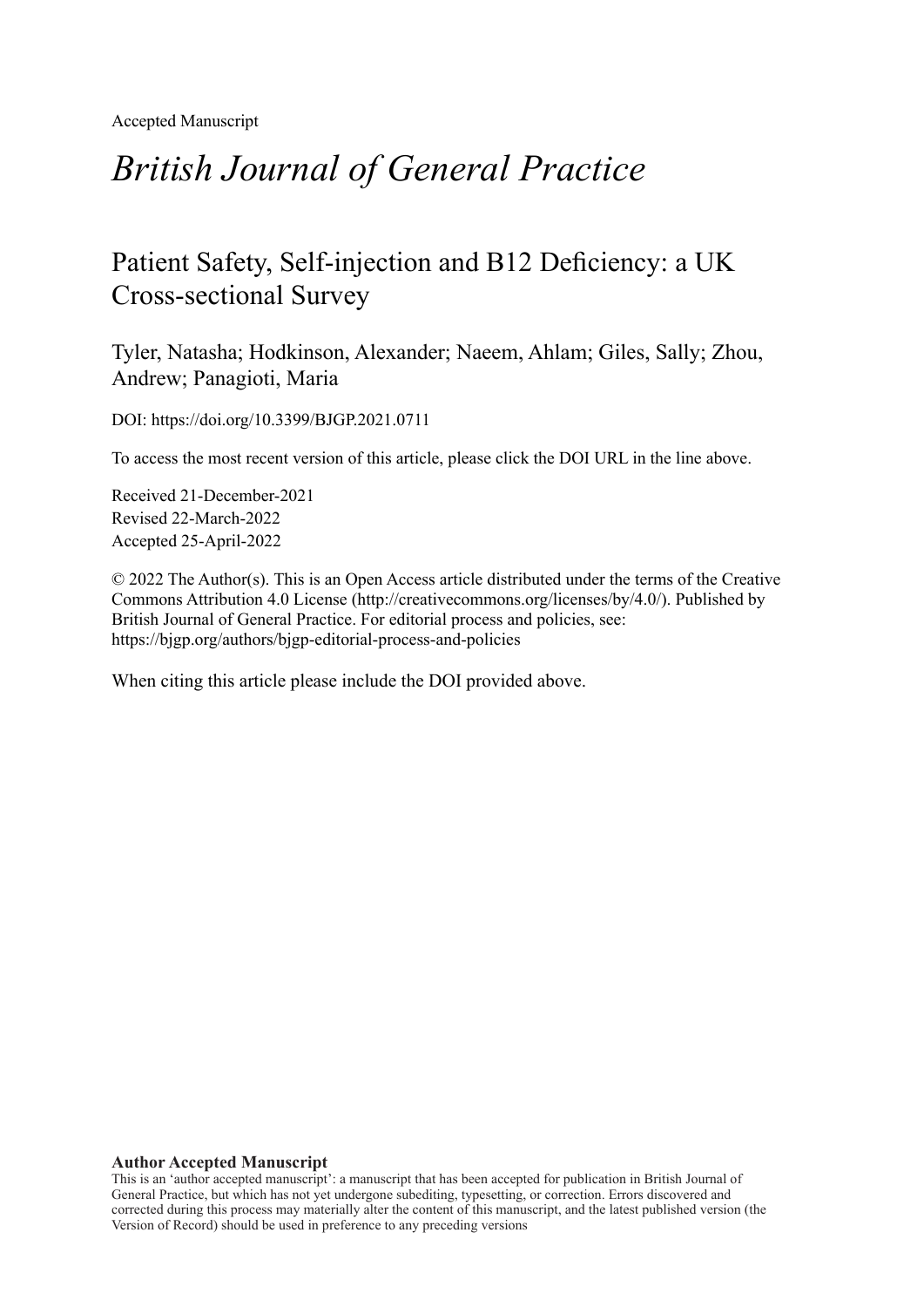## **Patient Safety, Self-injection and B12 Deficiency: a UK Cross-sectional Survey**

Natasha Tyler, PhD, Research Fellow, corresponding author ([Natasha.tyler@manchester.ac.uk\)](mailto:Natasha.tyler@manchester.ac.uk) 0000-0001-8257-1090 <sup>12</sup>

Alexander Hodkinson, PhD, Research Fellow, 0000-0003-2063-0977 <sup>12</sup>

Naeem, Ahlam, Medical Student<sup>3</sup>

Accepted Manuscri

Sally Giles, PhD, Research Fellow, 0000-0003-1623-6029 <sup>1</sup>

Andrew Zhou, BA (Hons), Medical Student <sup>4</sup>

Maria Panagioti, PhD, Senior Lecturer in Primary Care, 000-0002-7153-5745

<sup>1</sup>NIHR Greater Manchester Patient Safety Translational Research Centre, University of Manchester, Manchester, M13 9PL

<sup>2</sup>NIHR School for Primary Care Research, University of Manchester, Manchester, M13 9PL

<sup>3</sup>University of Manchester, Manchester, M13 9PL

4School of Clinical medicine, University of Cambridge, CB2 0SP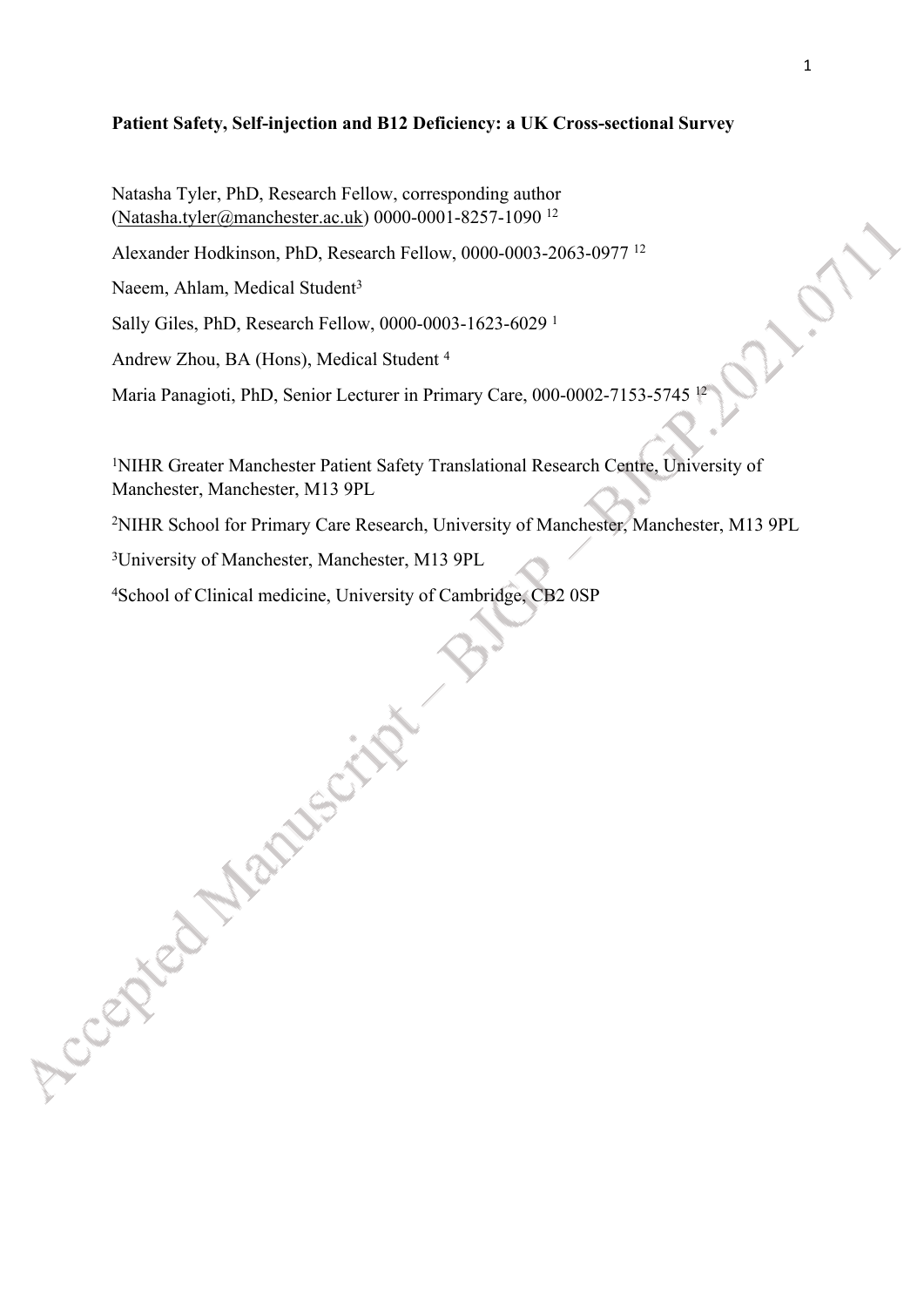## **Background**

Individuals with vitamin B12 deficiency (including pernicious anaemia) often report being 'let down' or stigmatised by general practice systems and policy and chose to instead selfmedicate via injection, the association between this and perceptions of safe primary care in this group of people is unknown.

## **Aim**

To examine the association between self-medication and patient-reported safety in primary care

## **Design and Setting**

A UK cross-sectional online survey.

### **Methods**

Survey consisted of the three components: a) demographics, b) the validated Primary Care Patient Measure of Safety, and c) questions about self-medication. Multivariable logistic regression analyses and thematic synthesis were undertaken.

#### **Results**

Responses from 1,297 participants, indicated 508 (39%) self-medicated via injection. Perceived primary care safety was low. Those who self-medicated via injection reported a significantly lower level of patient safety in primary care including adverse patient-related factors (OR=0.82, 95%CI: 0.73 to 0.92), and patients over the age of 34 were significantly more likely to self-medicate via injection. Many reported treatment under the guidance of a clinician was preferable, but felt they had no other choice to regain quality of life. Almost half felt the doctor did not always consider what they wanted for their care.

## **Conclusion**

The largest study to date examining patient safety and vitamin B12 deficiency found that four out of 10 patients with B12 deficiency self-medicate via injection. Patients who selfmedicated, perceived primary care as less safe. Providing patient-centred care and treating these patients with dignity and respect is a policy priority to reduce unsafe health behaviours.

## **How this fits in**

It is known that individuals with vitamin B12 deficiency (including pernicious anaemia) describe their primary care consultations as 'battles' and feel stigmatised. However, the extent of this dissatisfaction with primary care and the effect this might have on patient safety and unsafe health behaviours is unknown. This is the first study to assess the association between patient reported safety and self-medication via injection and to consider the contributory factors to patient safety that affect this patient group. Understanding any negative effects of current practice and how general practitioners and primary care clinicians can better meet the needs of this marginalised group is key, to improving safety and care.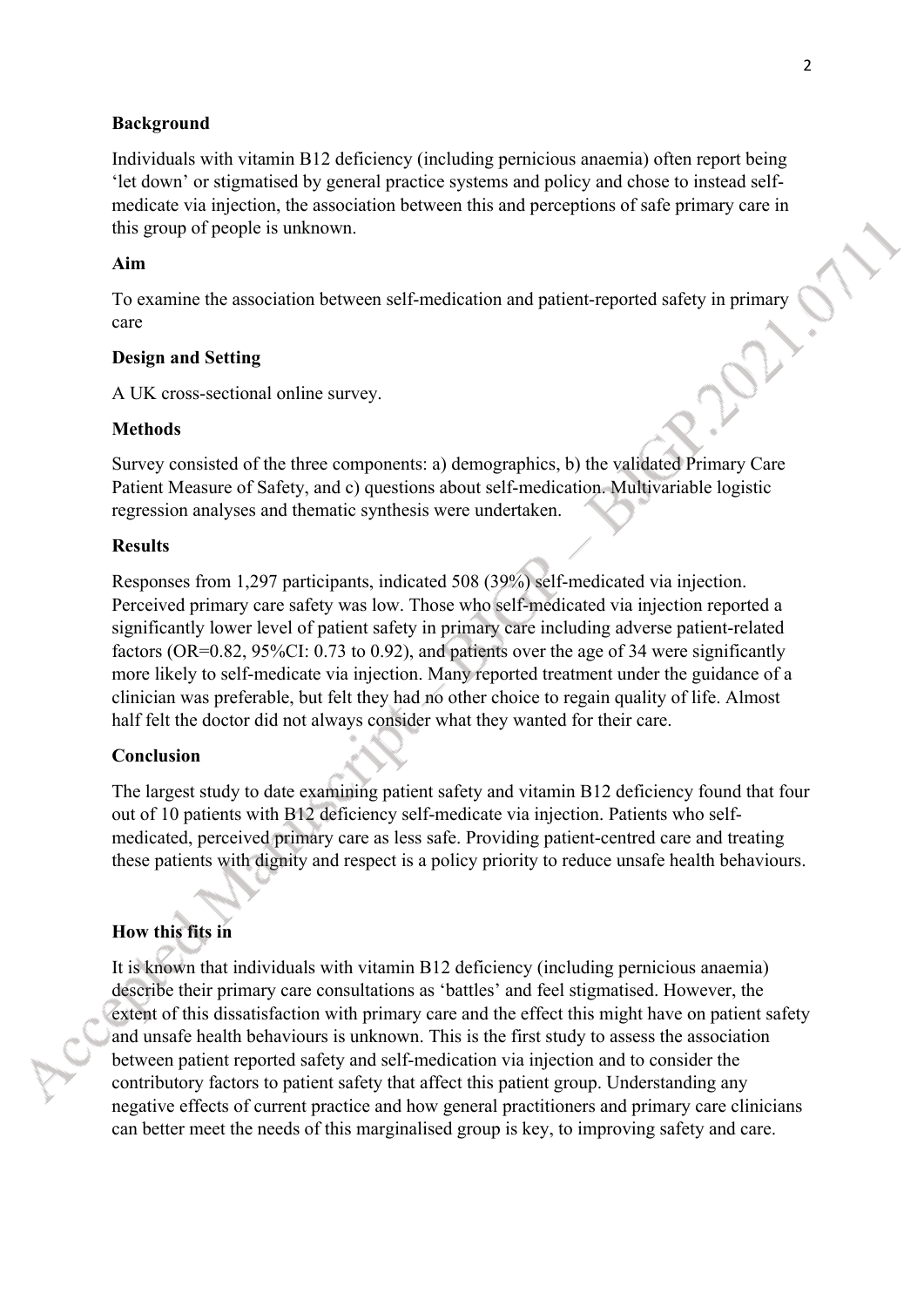## **Background**

Vitamin B12 deficiency (B12d) is a hidden condition that affects the quality of life of many people in the United Kingdom (UK) [1]. It has an estimated prevalence of roughly 6% in the UK [2]. People with B12d are primarily managed in primary care. Guidelines for diagnosis and treatment of B12d are inconsistent and many people are unable to access treatment [3].The most common cause of B12d is pernicious anaemia (PA), an autoimmune disorder that results in inflammation and damage to the stomach lining [4].

The deficiency is usually treated with injections of vitamin B12, in a form called hydroxocobalamin [5]. Individuals must demonstrate deficiency in the diagnostic blood test to qualify for treatment but types of blood tests and 'cut-off' rates vary. Many patients describe their pressing need to access treatment as a continuous 'battle' [6,7]. As a result many people decide to self-medicate via injection (SMVI), without their general practitioner's (GP) knowledge or guidance and purchasing B12 ampules overseas without a prescription [8]. Self-medication guided by GPs has numerous benefits such as reducing the primary care burden and improving patient empowerment. However unguided selfmedication has many potential risks such as incorrect self-diagnosis, dangerous drug interactions, incorrect manner of administration, severe adverse reactions and masking of severe disease [9]. An increasing number of GPs and patients advocate for changes to policy and practice that enables self-management of the disorder, including self-injection [7,10].

Patient safety is a recognised concern in primary care [11] especially for marginalised groups such as people with B12d [12]. The most common contributory factors to safety in primary care are the quality of communication, diagnostics and medication management [11]. Patient reported instruments have been developed and validated to identify the contributory factors to patient safety incidents in primary care [13,14]. Individuals with B12d/, may be at greater risk of patient safety incidents in primary care as they often describe suboptimal communication, lack of dignity and respect and feelings that healthcare professionals lack the knowledge, skills and attitudes to adequately treat their condition [6,13,15,16].

## **Objectives**

- 1. Examine the association between patient-reported safety in primary care (with a focus on quality of communication and dignity) and self-medication in people with B12d controlling for clinical factors and socio-demographic factors;
- 2. Explore patient experiences surrounding self-medication and treatment changes following the Covid-19 pandemic.

## **Methods**

## **Design**

This cross-sectional study consisted of an online questionnaire, distributed by individual participant generated (unique) link using 'Select Survey'. Data were anonymously collected from 16/07/2020 to 21/07/2020. We adhered to STROBE statement guidance for reporting on cross-sectional studies [17].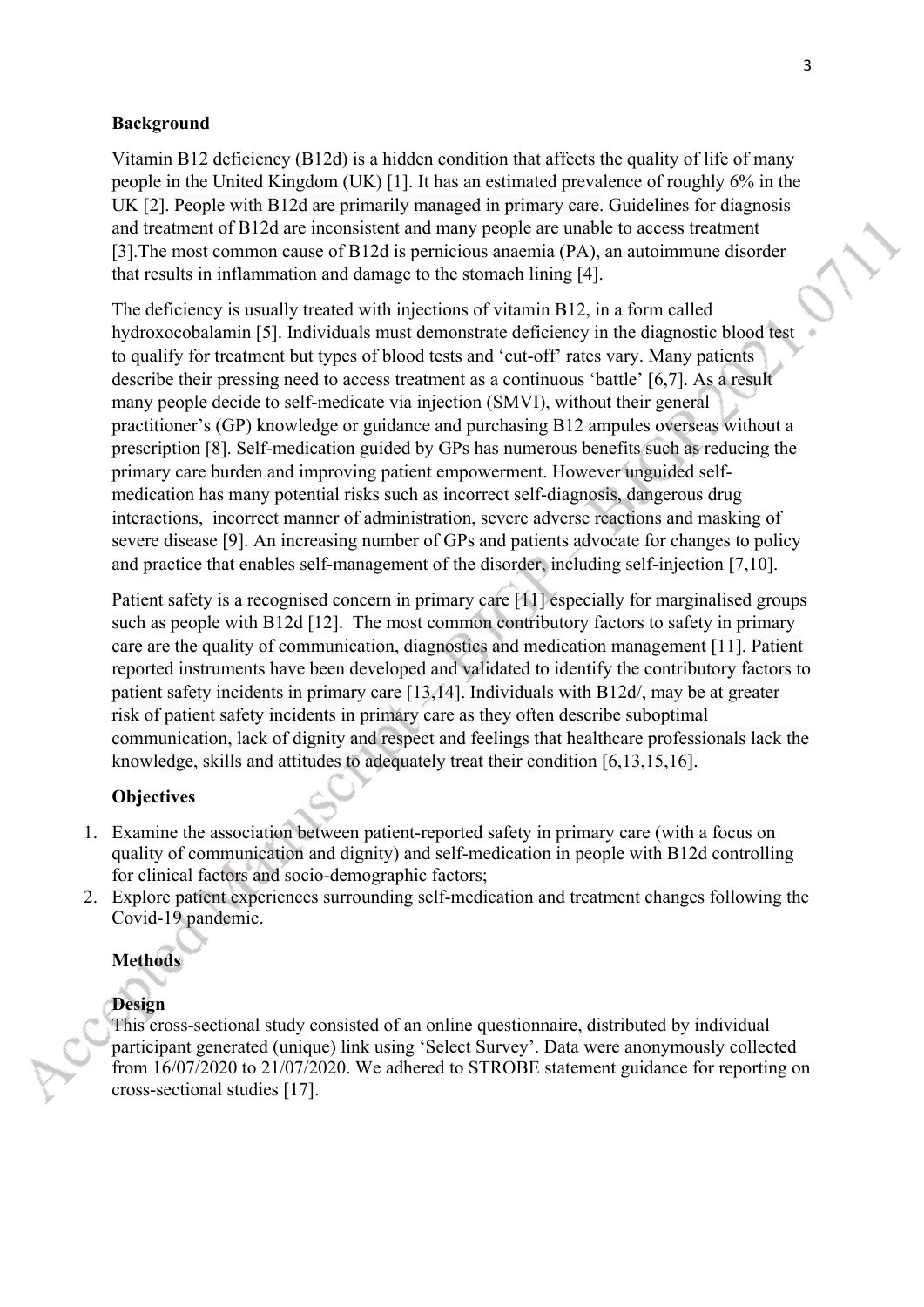#### **Sample**

Participants were recruited using advertisements in social media support groups for individuals with B12d/PA (see acknowledgements). The only inclusion criteria for participation was diagnosis of B12d/PA, this was an initial screener question, if a diagnosis was not declared, one could not continue, there was no restrictions on length of diagnosis. We recruited participants from England, Wales, Scotland, Northern Ireland and the Republic of Ireland. It was decided a priori that the questionnaire would only remain open for 6 days, as this was exploratory there were no study size decisions made a priori.

## **Measures**

The questionnaire consisted of three sections: 1) Demographics, 2) Primary Care Patient Measure of Safety, and 3) Self-Medication.

#### **Sociodemographic characteristics**

Diagnosis (B12d or PA) age, gender, education level, employment status, country of residence (England, Wales, Scotland, Northern Ireland, Republic of Ireland), region of residence (9 English regions according to the ONS, Wales, Scotland and Northern Ireland) were assed using questions in supplementary table 1. We included a single item literacy screener (SILS) to evaluate health literacy [18] and a single item measure of health status [19] 'How often do you need to have someone help you when you read instructions, pamphlets, or other written material from your doctor or pharmacy?' Diagnosis (B12d or PA) was treated as a binary response in analysis, as everybody in the PA group was also classed as having vitamin B12 deficiency, as PA is the most common cause of B12d [4].

## **Patient reported safety in primary care**

A validated 28-item questionnaire was used to assess patient-reported contributory factors to safety in primary care (PCPMOS) [13][14]. The measure has 10 domains: Dignity; Patient related factors; Task performance; Communication; Access; Information flow; External policy context; Organisation and care planning; Referrals; Physical environment. Some items were reverse coded, a larger score on each subscale indicates higher patient perceived safety. The measures demonstrated good discriminant validity between primary care practices ( $F =$ 2.64,  $df = 72$ ,  $p < 0.001$ ) and good internal validity for the domains, Cronbach's alphas for most scales were above 0.70. The scale almost demonstrated convergent validity, with a positive association with a staff measure of patient safety (AHRQ MOS[20]). There was no difference in total PCPMOS scores for the diagnosis groups, see table 2.

## **Self-medication**

The measure for the dependant variable self-medication via injection was developed for the purpose of this study. The questions were inspired by questionnaires from other selfmedication questionnaires [21,22] and patient and public engagement [16]. SMVI was assessed using two items. Firstly 'In general apart from treatments prescribed by your doctor do you sometimes take medications on your own to treat your B12 deficiency?' response options 'Yes' or 'No'. Followed by 'If yes, which of the following do you take? (in addition to anything prescribed) with four responses 'self-injection', 'oral medication in tablet form' 'oral medication in liquid form', 'other, please state'. Individuals who answered yes item 1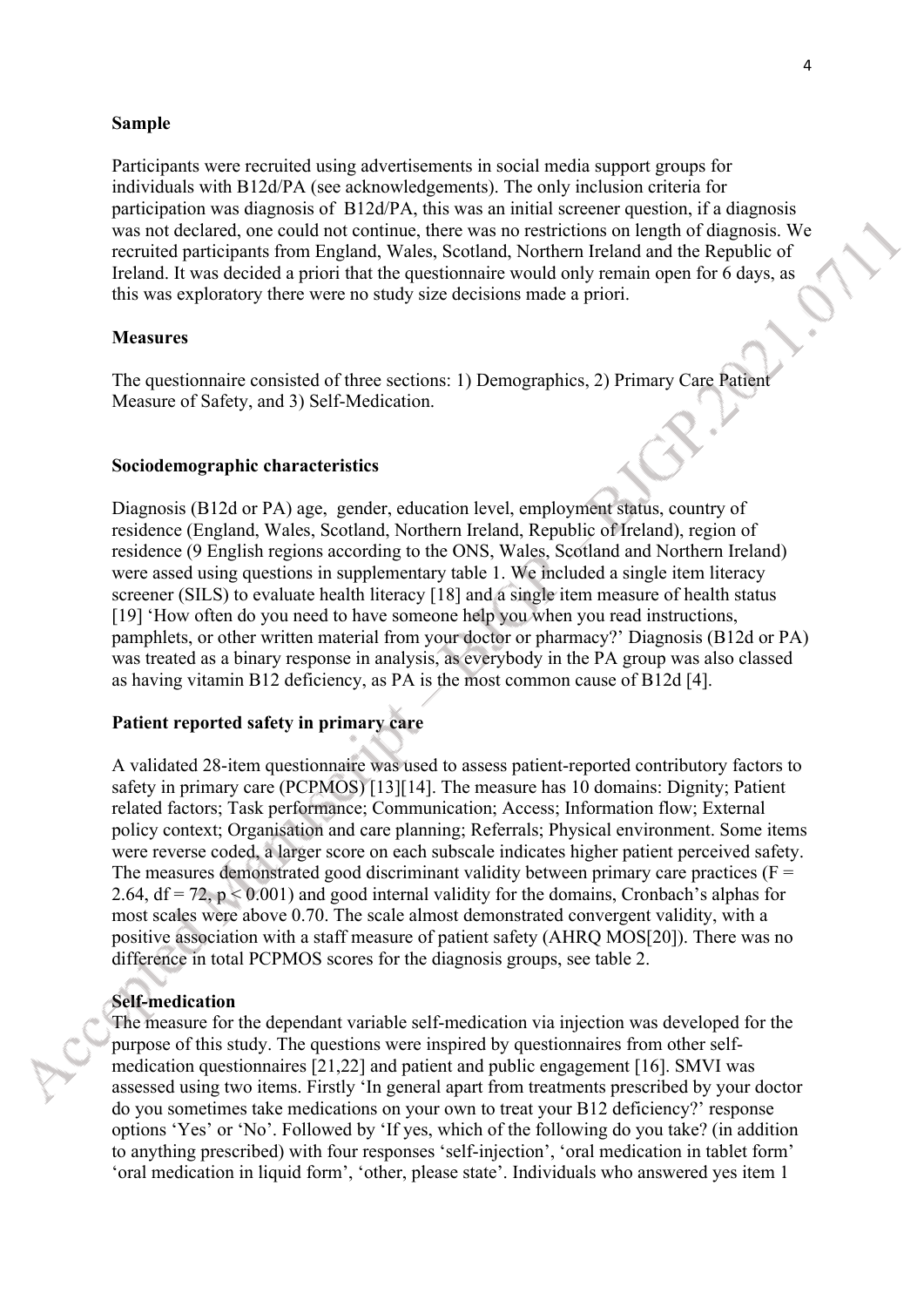and 'self-injection' to item two were coded as 1, all other responses were coded as 0. In addition we asked six multiple choice questions (Supplementary table 1).

#### **Free Text Questions**

We included one free text question to gain a deeper understanding of circumstances around self-medication, 'Do you have any concerns about safety and self-medication?' There were also three other free text questions in regards to treatment type that they patients were receiving, treatment frequency and the effects of the SARS-CoV-2 pandemic on their treatment.

## **Analysis**

Descriptive statistics included the number of participants and percentages of the total survey sample. The association between discrete variables with diagnosis (i.e., B12d/PA diagnosis) or self-medication (yes/no) was assessed by cross-tabulation and statistically by Pearson's  $X^2$ test or fisher exact test. Only two participants had a missing primary outcome, which was imputed using MICE [23]. To estimate the strength of the association, univariable (binary) logistic regression models were used to calculate the odds ratio (OR). Then a multivariable regression analysis was done using the relevant variables associated with self-medication at the α-level of P<0.10 from our univariable analysis. Confidence intervals (CIs) reported are likelihood based. All p-values were 2-sided, and we regarded P<0.05 as significant in the final multivariable model. The *stats* package in R was used for the regression analysis. A Bayesian generalized linear model was used to check the consistency of the regression results using the R package *rstanarm*. Specifically, we used Markov Chain Monte Carlo sampling with 4 chains of 2,000 iterations. Uninformative priors were used for the parameter in all models. All analyses were performed using R version 4.0.5 (R Foundation for Statistical Computing). For the corresponding primary outcome (SMVI), we imputed any missing values using the R package 'MICE: Multivariate Imputation by Chained Equations' [23] following Rubin's principle for imputation[24]. The baseline covariates (age, gender, and ethnicity) were used to predict missing data.

Open-text responses were analysed using thematic synthesis; which consists of three stages: line-by-line coding of text, development of descriptive themes and generation of analytical themes (as outlined in Thomas and Harden, 2008) [25]. The analytical themes were an overall judgement in response to the question (i.e. affected by Covid-19 or not affected by Covid-19).

#### **Results**

#### **Descriptive Characteristics**

The key characteristic of the 1297 respondents are reported in Table 1. The sample was almost exclusively female, (n=1230, 95%) and over 82% of participants were aged 35 and over (n=1075). Approximately half of the sample had a diagnosis of PA (n=639, 49%), the remainder had a B12d diagnosis only. Approximately 3 in 20 participants reported health literacy problems at least occasionally (i.e. sometimes to always). Almost half of the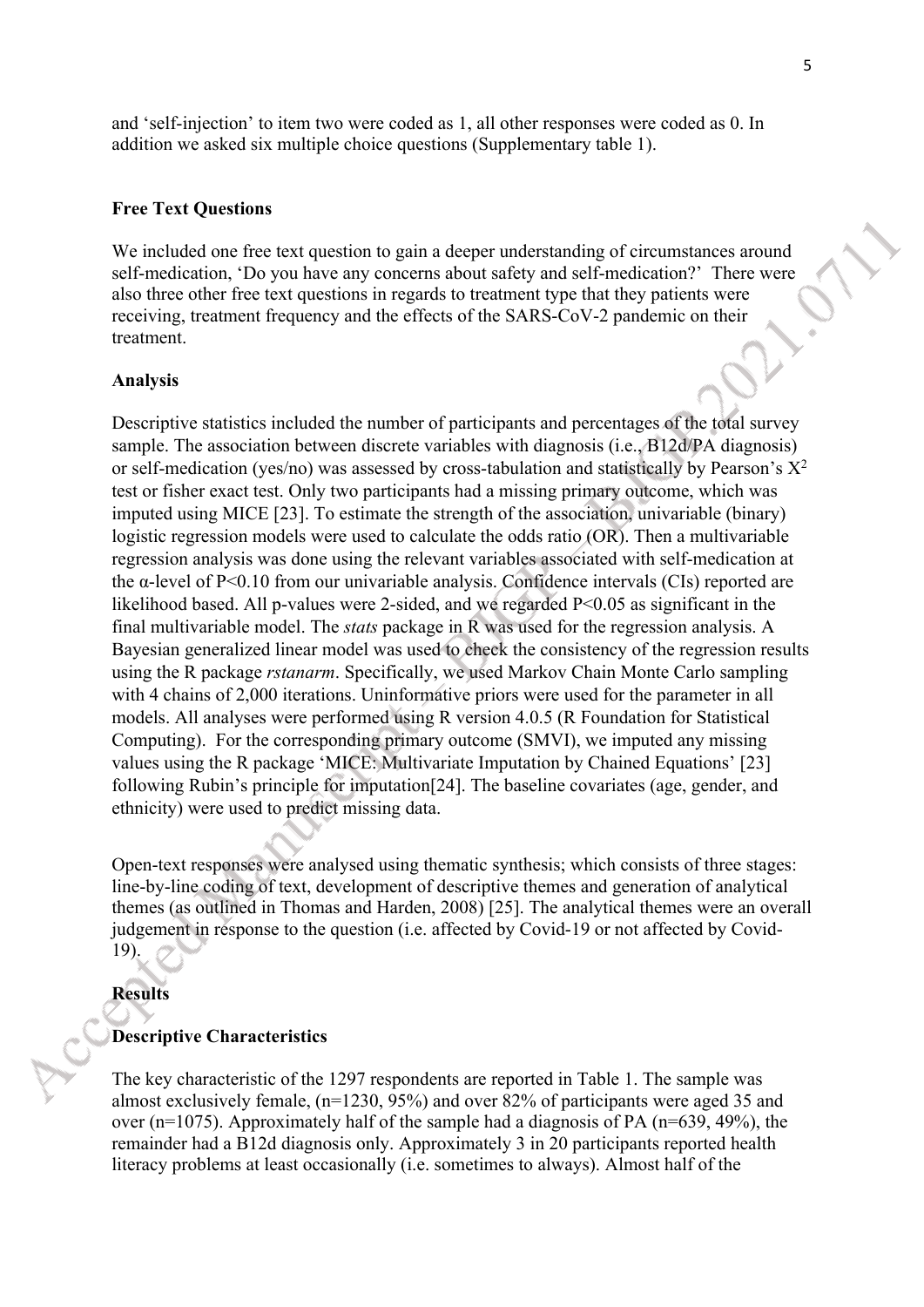participants were college or University educated (n=568, 44%) and 65% were employed (n=846). The areas of the UK and Ireland with the biggest representation were North West (197, 19%), South East (165, 16%) and Wales (134, 13%).

The characteristics of the sample did not significantly differ between those with a diagnosis of B12d compared to PA, see appendix table 2. However, the association between selfmedication and diagnosis type was significant  $(P=0.002)$ . There was also a significant difference between self-medication via injection and diagnosis (P=0.016).

As many as 803 (62%) of the 1297 respondants self-medicated with the majority via injection (n=508, 39%). Of the 803 who self-medicated, 63% self-injected and a few medicated using various oral methods. The most common reason for self-medicatation was to improve quality of life (n=644, 80%), followed by dissatisfaction with treatment frequency (n=545, 68%). Other reasons included concerns about over-relianiance on tests (n=429, 53%) and lack of trust in healthcare professionals (n=366, 45%), The most common source of information was an online closed support group (n=577, 72%). Few participants that self-medicated informed a healthcare professional (54% did not). No participants reported side effects and the main symtoms participants aimed to improve were fatigue (n=762, 95%), concentration/brain fog  $(n=697, 95%)$  and pins-and-needles  $(n=629, 78%)$ , see supplementary table 2.

In terms of patient reported safety in primary care, our sample had poorer perceptions of safety than the sample used in the PCPMOS validation study [13]. , This is indicated by the mean total PCPMOS scores and the mean scores of the individual domains (supplementary table 3). Participants reported numerous safety concerns (figure 2 and supplementary table 4). For example, only 50% of participants agreed that they were always treated with dignity/respect, 49% disagreed that the doctor always considered what they wanted for their care, 44% did not feel involved in decisions, 56% did not feel listened to, 42% felt they did not receive enough information, and only 18% felt they got answers to all questions about their care. Only 31% felt staff knew everything they need to care for them.

## **Association between perceived primary care safety and self-medication by injection**

The univariable logistic regression analysis showed that a lower total PCPMOS score (OR=0.97, 95% CI=0.97 to 0.98) and lower scores on the individual domains (indicating lower perceived patient safety) were significantly associated with higher odds for SMVI (supplementary table 5). Other variables significantly associated with increased odds for SMVI included a lower (poor/fair) health status (OR=1.46, 95% CI=1.14 to 1.88) older age (over 45 years) and a pernicious anaemia diagnosis (OR=0.76, 95% CI=0.61 to 0.95).

In multivariable regression analyses (figure 1), two PCPMOS domains including Patient Related Factors (OR=0.82, 95% CI: 0.73 to 0.92), Information Flow (OR=1.10, 95% CI: 1.01, 1.21) and External policy Context (OR=1.10, 95% CI: 1.01, 1.19) remained significantly associated with SMVI (Supplementary table 6). All ages over 34 remained significantly associated with self-medication (age groups: 35-44, OR=1.49, 95% CI: 1.01, 2.20; 45-54, OR=2.06, 95% CI: 1.42, 3.02; 55-64, OR=2.31, 95% CI: 1.51, 3.55; 75 and above, OR=2.80, 95% CI: 1.61, 4.91. Variance inflation factor estimates indicated that total PCPMOS was 4.16, which indicate that this variable is moderately correlated with other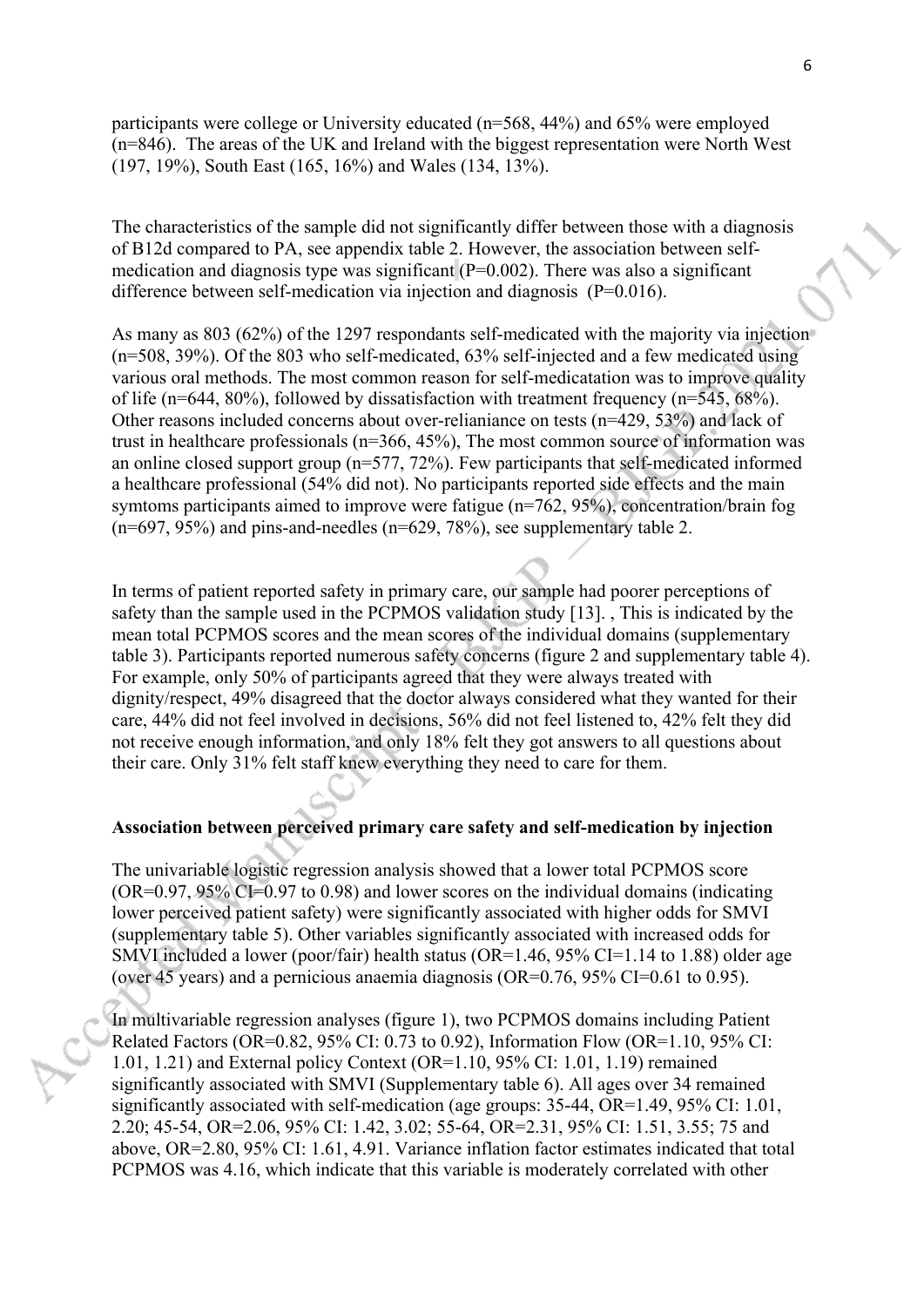variables in the model. The regression results which were checked through Bayesian inference, showed very similar results (Figure 3).

## **Thematic synthesis of patient concerns about self-medication and treatment implications of the Covid-19 pandemic**

Six-hundred-and-thirty-eight respondents completed the open-text question about selfmedication concerns, 386 (60%) were not concerned about self-medication. The key thematic reasons for this were 1) Experience, 2) Lack of trust in GPs, 3) Improved Quality of Life, 4) Adherence to guidelines, 5) Credibility of sources. The concerned group (192, 30%) had five key concerns: 1) Preference of health professional administration, 2) No other choice, 3) Complications, 4) Storage and disposal, 5) Financial concerns. The remaining 60 (9%) responses were classified as indifferent or concerned. The indifferent group presented three key themes 1) Overcoming initial fears, 2) Social Support, and 3) Type of Injection, see supplementary table 7.

Over half of the sample felt the Covid-19 pandemic affected their care (749, 58%). There were 7 key themes surrounding those not affected 1) Self-medication: 2) Proactive GP: 3) Proactive Patient; 4) Receiving treatment in car; 5) Alternative treatment sufficient; 6) Direct contact with nurse practitioner; 7) Location. For those affected there were 6 key themes 1) Appointment difficulties; 2) Treatment stopped or cancelled; 3) Monitoring and diagnosis stopped; 4) Alternative treatments not available; 5) Delayed/reduced frequency of injections; 6) Effect on daily activities,

## **Discussion**

#### **Summary**

We found that 4 in 10 people with B12d/PA self-medicate via injection and have lower than average perceptions of primary care safety. Those who SMVI perceived primary care as less safe and specifically they did not feel they are treated with dignity/respect or involved in decisions. Middle aged and older participants were more likely to SMVI compared to younger participants.

The two most common reasons why participants chose to SMVI were to improve quality of life (80%) and due to dissatisfaction with current treatment frequency (68%). Our research also highlights that the main source of information about self-medication is online closed support groups (72%).

Many of the participants did not want to SMVI and would prefer to be medicated under medical guidance, but felt they had no choice, as they wanted to regain quality of life. In line with similar research [10], 6 in 10 people experienced difficulties receiving their essential treatment during the pandemic.

#### **Strengths and Limitations**

This is the first large scale UK survey to assess patient safety in primary care for this patient group. However, participants were recruited from social media groups, which may a) not be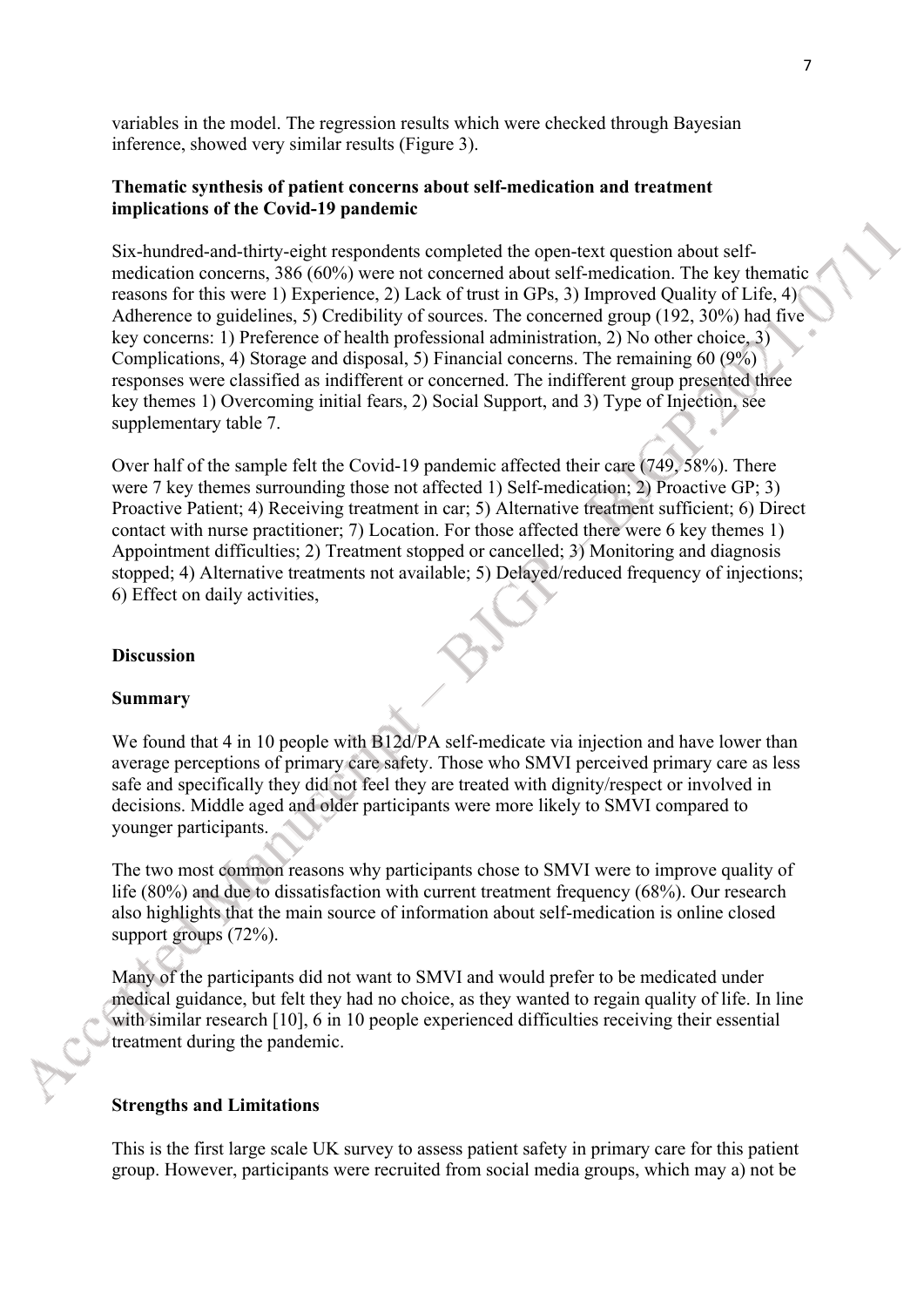representative of the older population who have a greater B12d prevalence and may use primary care frequently and b) be more exposed to discussions around self-medication. The cross-sectional nature of this study means that no causal inferences can be made about the direction of the associations. Furthermore, this study was conducted during the initial stages of the SARS-CoV-2 pandemic, many general practices stopped treatment [10], however qualitative results show that SMVI was common before.

This study relies on self-reported diagnosis and recruitment from online support groups which evidence suggests has some limitations. Groups sometimes have a high proportion of individuals who are struggling to gain a clinical diagnosis within primary care [26]. Selfreported diagnosis could be representative of subclinical cases, misdiagnosed individuals, or individuals who incorrectly attribute their symptoms [26]. Research also, suggests individuals in online communities may influence one another and potentially reaffirm negative views of healthcare systems [27] .

## **Comparison with existing literature**

This is the first large survey examining perceived quality and safety in primary care for people with B12d/PA. Our findings show that SMVI, is an important safety concern often associated with suboptimal communication, feeling undignified in care interactions and perceived lack of clinician knowledge or trustworthiness. The presence of these contributory factors is consistent other research whereby patients described 'battles' and stigmatisation from practitioners [6].

Patient safety for marginalised groups in primary care is a growing empirical field [13]. Incident reporting systems are criticised due to under-reporting patient safety incidents and a tendency to focus on the proximal causes of incidents [28–31]. Our research highlights the importance of patient reported safety in primary care because they highlight issues that clinicians may not recognise [32] and provide a framework for future directed learning to reduce safety incidents [15,33]

## **Implication for research and/or practice**

Estimates suggests 1 in 20 people under 60 in the UK have B12d.; this equates to roughly 3.4 million people, however 20% of over 60s could be affected [2]. This is a marginalised group in terms of accessing care and our findings indicate that 4 out of 10 choose to SMVI; which unguided is an unsafe practice.

Our findings also suggest that self-injection might be driven by poor perception of primary care safety and especially low perceived dignity and respect. The National Institute for Health and Care Excellence (NICE) guidelines for PA are due to be published in 2023 (29). There is a major need to develop/improve universal nationwide diagnosis and treatment policies for vitamin B12d in primary care. Such universal policies could reduce regional treatment discrepancies and help improve the relationships of these patients with their GP and reduce unguided self-medication. Finally, efforts to reduce the perceived stigma [6] associated with this condition and encouraging clinicians to practice patient-centred care, driven by symptom recognition as opposed to reliance on suboptimal testing, could also increase patient safety. Future research should aim to confirm these results with more rigorous sampling methods and assess the perspectives of primary care practitioners in response to these results.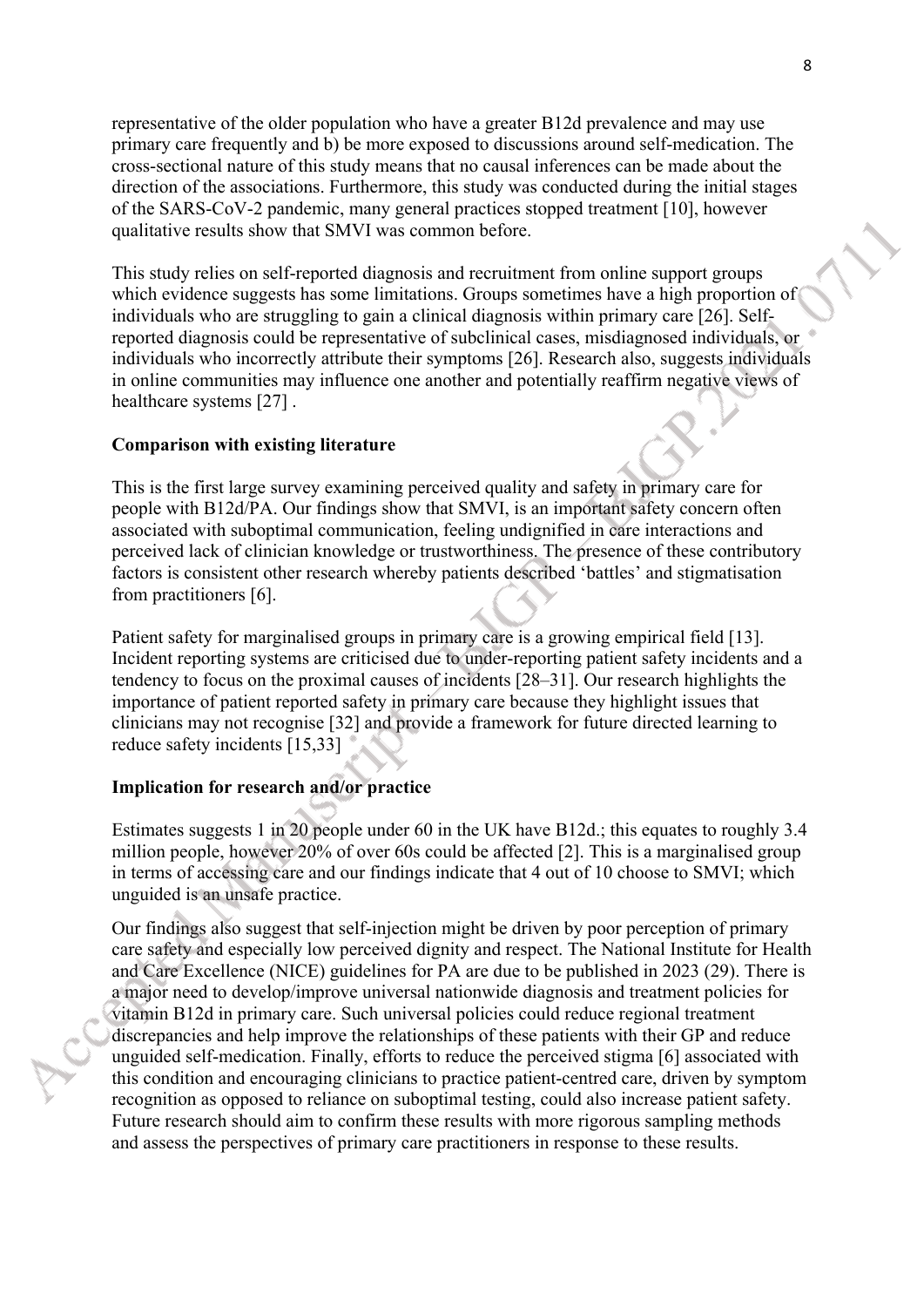## **Funding**

There was no funding for this work. The time of MP and NT was funded by the National Institute for Health and Care Research (NIHR) Greater Manchester Patient Safety Translational Research Centre (award number: PSTRC-2016-003). The views expressed are those of the author(s) and not necessarily those of the NIHR or the Department of Health and Social Care.

## **Ethical Approval**

The project has been reviewed by the University of Manchester Research Ethics Committee. UREC ref: 2020-9782-15565

## **Competing Interests**

The authors declare no competing interests.

## **Acknowledgements**

We would like to thank Pat Kornic and the Pernicious Anamia/B12 Deficiency Support Group and Tracey Witty and the B12 Info group ([https://m.facebook.com/b12info/\)](https://m.facebook.com/b12info/).

## **References**

- [1] NICE. Active B12 assay for diagnosing vitamin B12 deficiency. NICE; 2015. https://www.nice.org.uk/advice/mib40/chapter/Introduction (accessed 28 March 2022)
- [2] Hunt A, Harrington D, Robinson S. Vitamin B12 deficiency. BMJ 2014;349:g5226. https://doi.org/10.1136/bmj.g5226.
- [3] Devalia V, Hamilton MS, Molloy AM. Guidelines for the diagnosis and treatment of cobalamin and folate disorders. Br J Haematol 2014;166:496–513. https://doi.org/10.1111/bjh.12959.
- [4] Andres E, Serraj. Optimal management of pernicious anemia. J Blood Med 2012;3:97. https://doi.org/10.2147/jbm.s25620.
- [5] Van Uden-Kraan CF, Drossaert CHC, Taal E et al. Empowering processes and outcomes of participation in online support groups for patients with breast cancer, arthritis, or fibromyalgia. Qual Health Res 2008;18:405–17. https://doi.org/10.1177/1049732307313429.
- [6] Seage CH, Glover E, Mercer J. Receiving a Diagnosis of Pernicious Anemia: Exploring Experiences of Relationships With Health Professionals. J Patient Exp 2019:237437351988349. https://doi.org/10.1177/2374373519883497.
- [7] Warren J. Pernicious anaemia: self-administration of hydroxocobalamin in the covid-19 crisis. BMJ 2020;369. https://doi.org/10.1136/BMJ.M2380.
- [8] Kornic PA, Harty MMJ, Grant JA. Influence of treatment parameters on symptom relief in individuals with vitamin B12 deficiency. Annu Res Rev Biol 2016;11. https://doi.org/10.9734/ARRB/2016/31711.
- [9] Ruiz M. Risks of Self-Medication Practices. Curr Drug Saf 2010;5:315–23. https://doi.org/10.2174/157488610792245966.
- [10] Seage CH, Semedo L. How Do Patients Receiving Prescribed B12 Injections for the Treatment of PA Perceive Changes in Treatment During the COVID-19 Pandemic? A UK-Based Survey Study. Journal of Patient Experience. 2021;8: https://DoiOrg/101177/2374373521998842.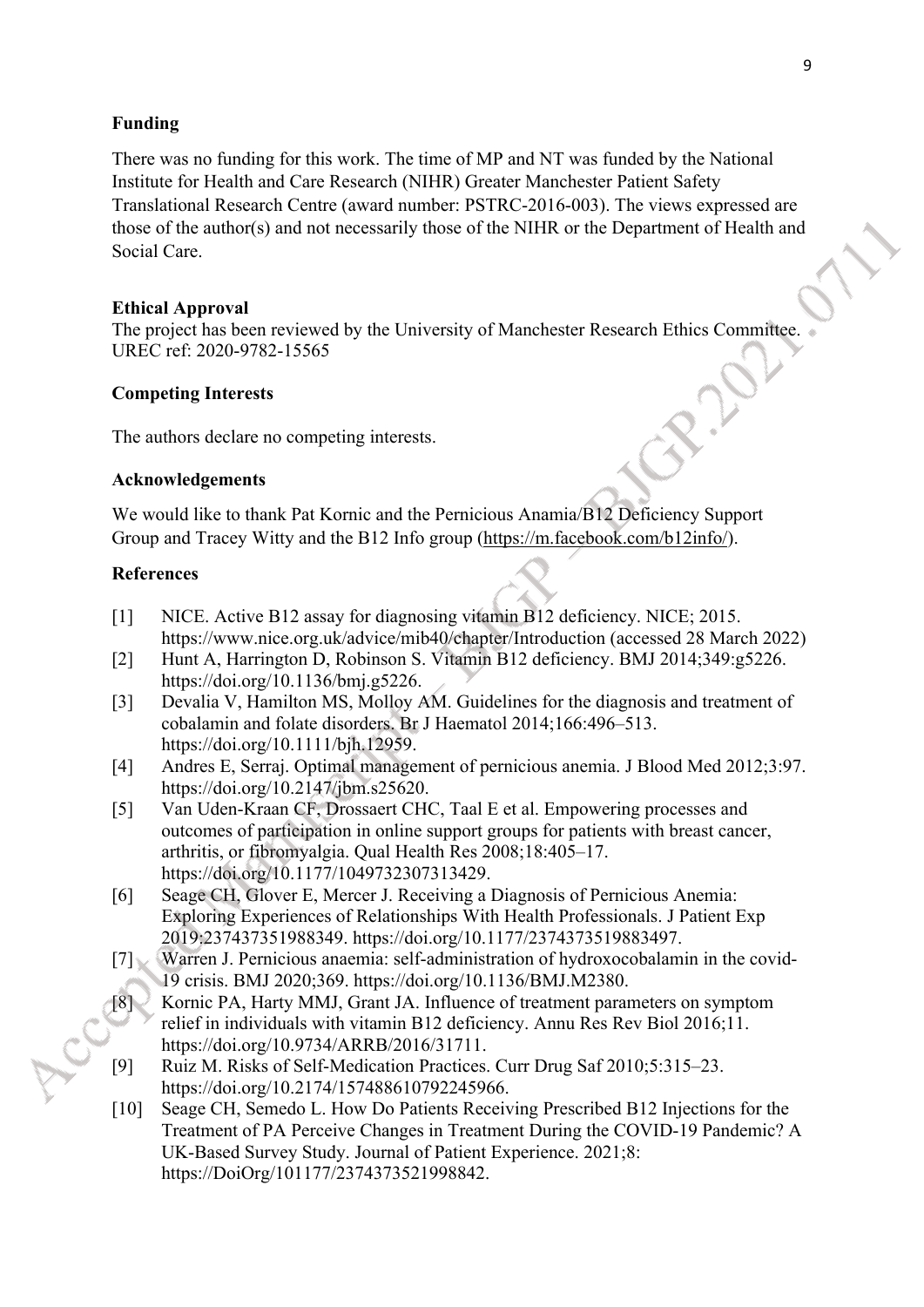- [11] Panesar SS, Desilva D, Carson-Stevens A, Cresswell KM, Salvilla SA, Slight SP, et al. How safe is primary care? A systematic review. BMJ Qual Saf 2016;25:544–53. https://doi.org/10.1136/bmjqs-2015-004178.
- [12] Cheraghi-Sohi S, Panagioti M, Daker-White G, et al. Patient safety in marginalised groups: a narrative scoping review. Int J Equity Heal 2020 191 2020;19:1–26. https://doi.org/10.1186/S12939-019-1103-2.
- [13] Giles SJ, Parveen S, Hernan AL. Validation of the Primary Care Patient Measure of Safety (PC PMOS) questionnaire. BMJ Qual Saf 2019;28:389–96. https://doi.org/10.1136/bmjqs-2018-007988.
- [14] Hernan AL, Giles SJ, O'Hara JK. Developing a primary care patient measure of safety (PC PMOS): A modified Delphi process and face validity testing. BMJ Qual Saf 2016;25:273–80. https://doi.org/10.1136/bmjqs-2015-004268.
- [15] Hernan AL, Giles SJ, Fuller J. Patient and carer identified factors which contribute to safety incidents in primary care: A qualitative study. BMJ Qual Saf 2015;24:583–93. https://doi.org/10.1136/bmjqs-2015-004049.
- [16] Tyler N, Giles S, Daker-White G, Panagioti M. Using visual art and priority setting to provide patients with a voice to describe quality and safety concerns: vitamin B12 deficiency and pernicious anaemia (under review). Heal Expect 2021.
- [17] Von Elm E, Altman DG, Egger M,. et al. The Strengthening the Reporting of Observational Studies in Epidemiology (STROBE) statement: Guidelines for reporting observational studies. Ann Intern Med 2007;147:573–7.
- [18] Morris NS, MacLean CD, Chew LD, Littenberg B. The Single Item Literacy Screener: Evaluation of a brief instrument to identify limited reading ability. BMC Fam Pract 2006 71 2006;7:1–7. https://doi.org/10.1186/1471-2296-7-21.
- [19] Idler EL, Russell LB, Davis D. Survival, Functional Limitations, and Self-rated Health in the NHANES I Epidemiologic Follow-up Study, 1992. Am J Epidemiol 2000;152:874–83. https://doi.org/10.1093/AJE/152.9.874.
- [20] Agency for Healthcare Research and Quality. Surveys on patient safety culture research reference list, Rockville, MD. n.d. https://www.ahrq.gov/sops/surveys/medical-office/index.html (Accessed 28 March 2022)
- [21] Lukovic JA, Miletic V, Pekmezovic T. et al. Self-medication practices and risk factors for self-medication among medical students in Belgrade, Serbia. PLoS One 2014;9. https://doi.org/10.1371/journal.pone.0114644.
- [22] Sridhar S, Shariff A, Dallah L. Assessment of nature, reasons, and consequences of self-medication practice among general population of Ras Al-Khaimah, UAE. Int J Appl Basic Med Res 2018;8:3. https://doi.org/10.4103/ijabmr.ijabmr 46 17.
- [23] van Buuren S, Groothuis-Oudshoorn K. mice: Multivariate imputation by chained equations in R. J Stat Softw 2011;45:1–67. https://doi.org/10.18637/jss.v045.i03.
- [24] Rubin DB, Wiley J, York N, Brisbane C, Singapore T. Multiple Imputation for Nonresponse in Surveys 1987. https://doi.org/10.1002/9780470316696.
- [25] Thomas J, Harden A. Methods for the thematic synthesis of qualitative research in systematic reviews. BMC Med Res Methodol 2008;8:45. https://doi.org/10.1186/1471- 2288-8-45.
- [26] Lewis LF. Exploring the Experience of Self-Diagnosis of Autism Spectrum Disorder in Adults. Arch Psychiatr Nurs 2016;30:575–80. https://doi.org/10.1016/J.APNU.2016.03.009.
- [27] Giles DC, Newbold J. Self- and other-diagnosis in user-led mental health online communities. Qual Health Res 2011;21:419–28. https://doi.org/10.1177/1049732310381388.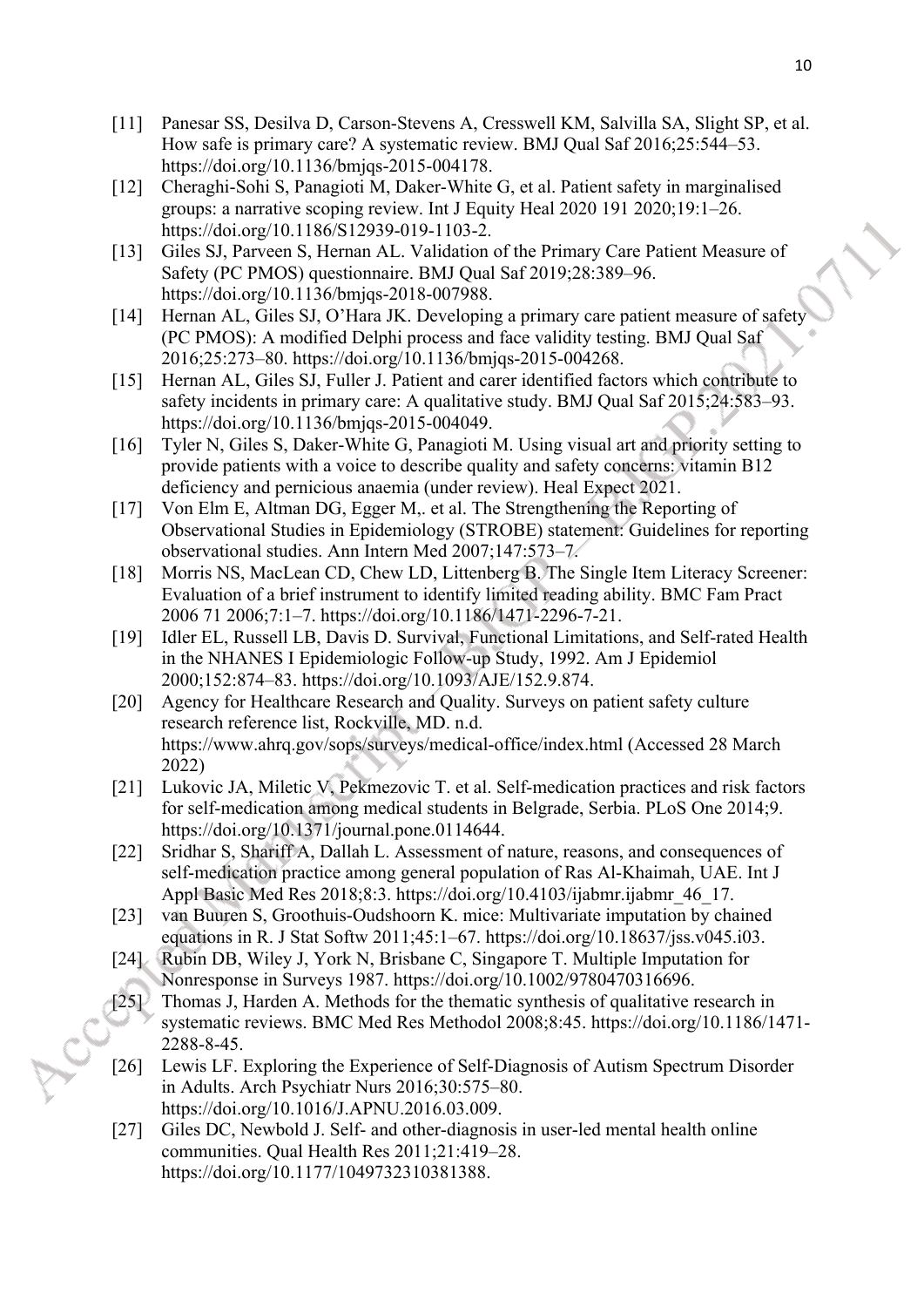- [28] Giles S, Panagioti M, Hernan A, Cheraghi-Sohi S, Lawton R. Contributory factors to patient safety incidents in primary care: protocol for a systematic review. Syst Rev 2015 41 2015;4:1–7. https://doi.org/10.1186/S13643-015-0052-0.
- [29] Vincent C. Incident reporting and patient safety. BMJ. 2007. 334 (7584):51.
- [30] Shojania, KG. The frustrating case of incident-reporting systems.BMJ Qual Saf 2008;17:400-402. https://doi.org/10.1136/qshc.2008.029496.
- [31] Avery AJ, Anderson C, Bond CM. et al. Evaluation of patient reporting of adverse drug reactions to the UK "Yellow card scheme": Literature review, descriptive and qualitative analyses, and questionnaire surveys. Health Technol Assess (Rockv) 2011;15:1–234. https://doi.org/10.3310/hta15200.
- [32] Lawton R, Armitage G. The role of the patient in clinical safety. Heal Found 2012:11.
- [33] Reason J. Understanding adverse events: human factors. BMJ Qual Saf 1995;4:80–9.

Accided Manuscript Bir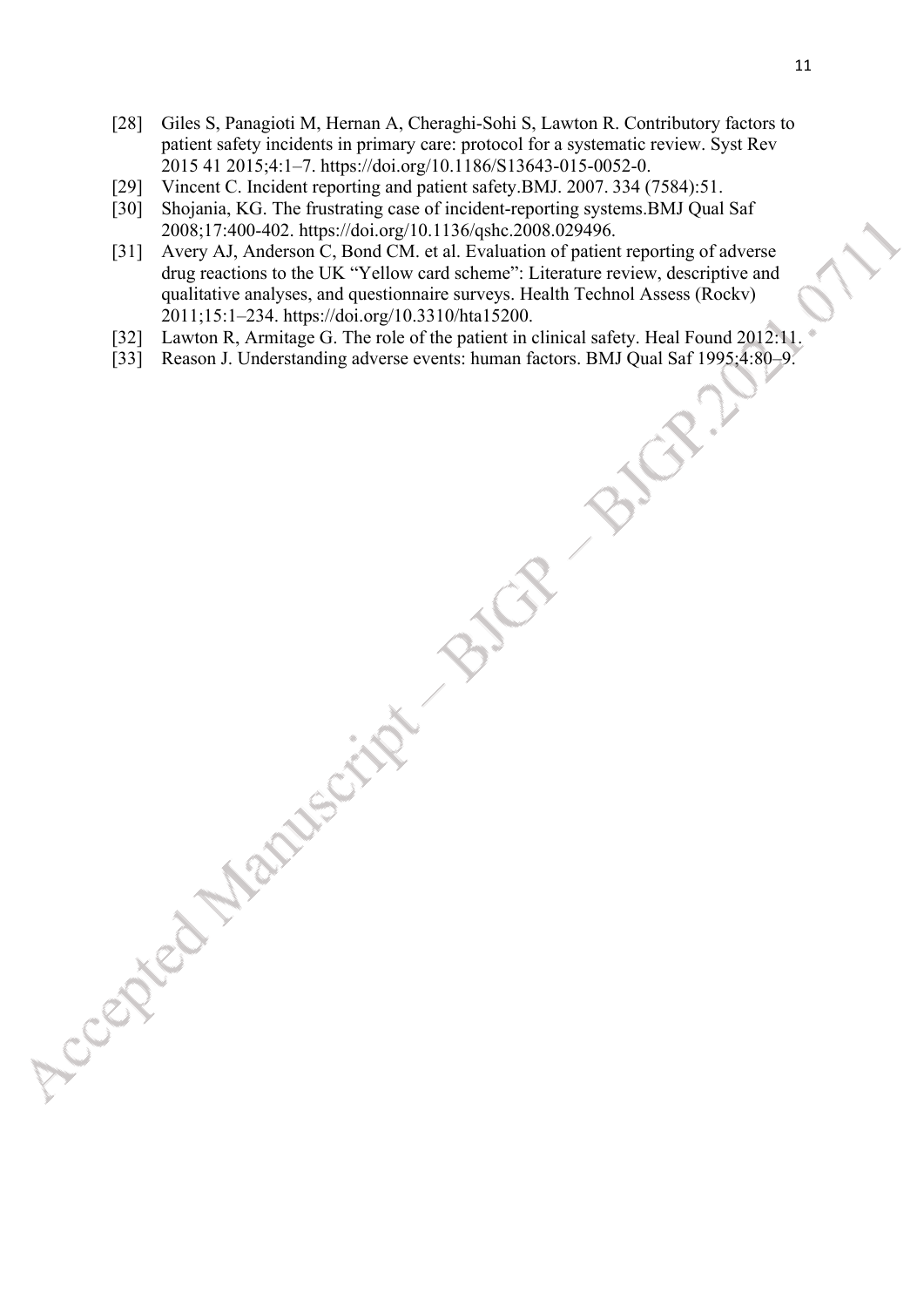|  |  | 12 |
|--|--|----|
|  |  |    |

## **Table 1: General demographics of survey participants (n=1297)**

| Variable                                   | N(%)       |
|--------------------------------------------|------------|
| Age (yrs.):                                |            |
| - 18-34 yrs.                               | 222(17)    |
| - 35-44 yrs.                               | 337 (26)   |
| - 45-54 yrs.                               | 426 (33)   |
| - 55-64 yrs.                               | 224(17)    |
| - 65 yrs. and older                        | 88 (6.8)   |
| Women n (%)                                | 1230 (95)  |
| <b>Education level:</b>                    |            |
| - College or university                    | 568 (44)   |
| - Higher or secondary or further education | 260 (20)   |
| - Post-graduate                            | 223 (18)   |
| - Prefer not to say                        | 44 (3.4)   |
| - Primary and Secondary school             | 192 (14.8) |
| Employment status:                         |            |
| - Employee or self-employed                | 846 (65.2) |
| - Other                                    | 451 (34.8) |
| Region:                                    |            |
| - East Midlands                            | 67(6.4)    |
| - East of England                          | 39 (3.7)   |
| -Ireland                                   | 21(1.6)    |
| - London                                   | 37(3.6)    |
| - North East                               | 57(5.5)    |
| - North West                               | 197 (18.9) |
| - Northern Ireland                         | 17(1.6)    |
| - Scotland                                 | 41(3.9)    |
| - South East                               | 165 (15.9) |
| - South West                               | 130 (12.5) |
| - Wales                                    | 134 (12.9) |
| - West Midlands                            | 69 (6.6)   |
| - Yorkshire/Humberside                     | 88 (8.5)   |
| Diagnosis of Vitamin B12 Deficiency        | 879 (68)   |
| Diagnosis of Pernicious Anaemia            | 639 (49)   |
| Require support to read instructions,      |            |
| pamphlets, or other written material:      |            |
| - Always/Often                             | 44 (3.4)   |
| - Sometimes                                | 134 (10)   |
| - Rarely                                   | 134 (10)   |
| - Never                                    | 985 (76)   |
|                                            |            |
| ACCE?                                      |            |
|                                            |            |
|                                            |            |
|                                            |            |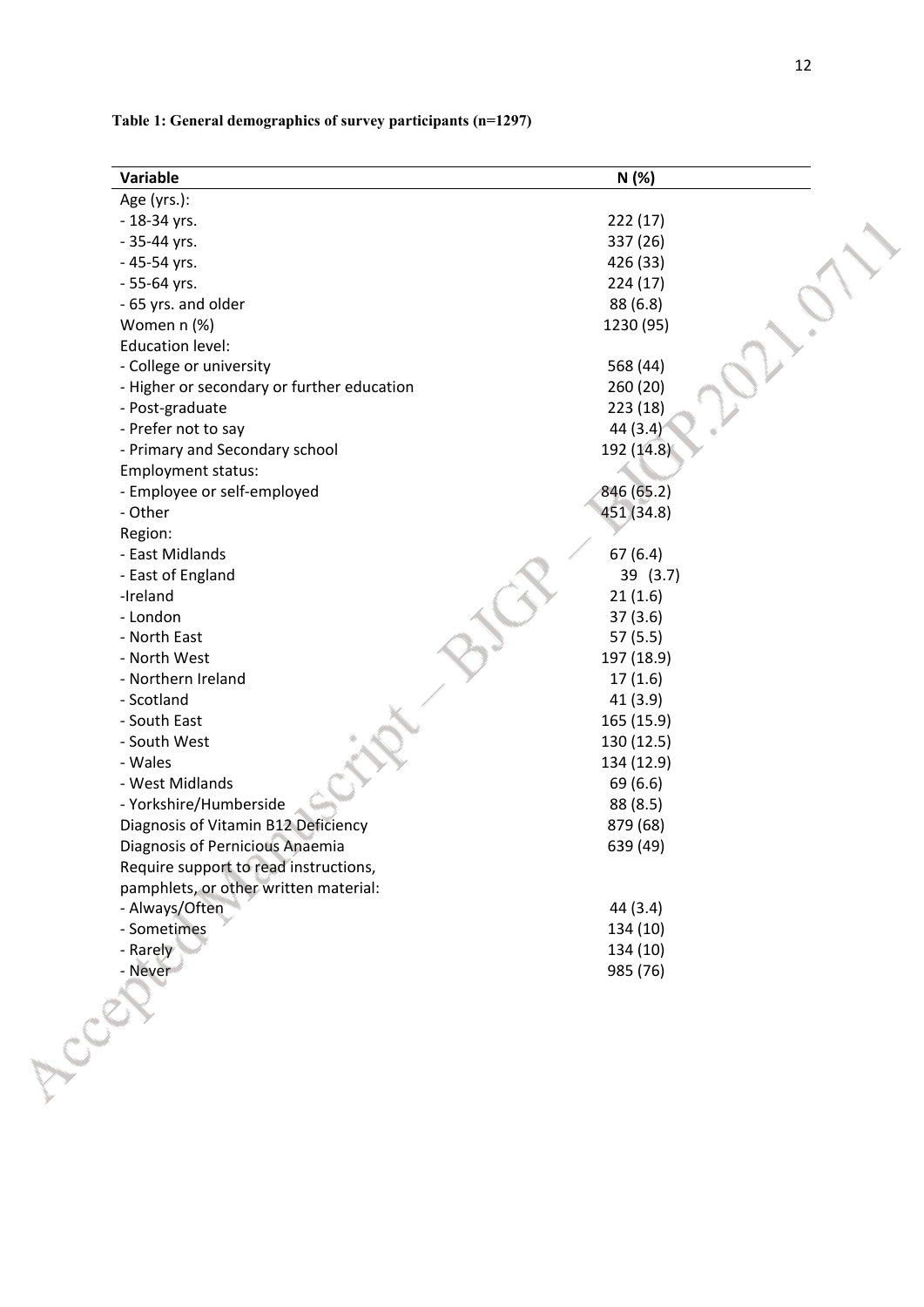|                        |                    | <b>Diagnosis</b>          |                                         |
|------------------------|--------------------|---------------------------|-----------------------------------------|
|                        | <b>Vitamin B12</b> | <b>Pernicious Anaemia</b> |                                         |
|                        | <b>Deficiency</b>  |                           |                                         |
| Variable               |                    | N(%)                      | $\chi^2$ , P-value*                     |
| Heath status:          |                    |                           |                                         |
| - Good/Excellent       | 207(16)            | 181 (14)                  | $\chi^2$ = 1.518, P=0.218               |
| - Fair/Poor            | 451 (35)           | 458 (35)                  |                                         |
| Heath Literacy:        |                    |                           |                                         |
| - Always/Often         | 24(1.9)            | 20(1.5)                   | $\chi^2$ = 1.761, P=0.624               |
| - Sometimes            | 63 (4.9)           | 71(5.5)                   |                                         |
| - Rarely               | 73 (5.6)           | 61(4.7)                   |                                         |
| - Never                | 498 (38)           | 487 (37.5)                |                                         |
| Country of residence   |                    |                           |                                         |
| (region):              |                    |                           |                                         |
| - East midlands        | 36(3.5)            | 31(3)                     | $\chi^2$ = 15.839, P=0.147              |
| - East of England      | 21(2)              | 18(1.7)                   |                                         |
| -Ireland               | 12(0.9)            | 9(0.7)                    |                                         |
| - London               | 15(1.4)            | 22(2.1)                   |                                         |
| - North East           | 19(1.8)            | 38(3.7)                   |                                         |
| - North West           | 96 (9.2)           | 101 (9.7)                 |                                         |
| - Northern Ireland     | 10(1)              | 7(0.7)                    |                                         |
| - Scotland             | 16(1.5)            | 25(2.4)                   |                                         |
| - South East           | 87(8.4)            | 78 (7.5)                  |                                         |
| - South West           | 76 (7.3)           | 54 (5.2)                  |                                         |
| - Wales                | 68 (6.5)           | 66 (6.3)                  |                                         |
| - West Midlands        | 31(3)              | 38(3.7)                   |                                         |
| - Yorkshire/Humberside | 44 (4.2)           | 44 (4.2)                  |                                         |
| Country of residence:  |                    |                           |                                         |
| - England              | 522 (40)           | 509 (39)                  | $\chi^2$ = 0.021, P=0.885               |
| - Wales                | 136 (11)           | 130 (10)                  |                                         |
| Self-medication:       |                    |                           |                                         |
| - Yes                  | 435 (34)           | 368 (28)                  | $\chi^2$ = 9.997, P=0.002               |
| - No                   | 222(17)            | 270 (21)                  |                                         |
| Self-medication via    |                    |                           |                                         |
| injection:             |                    |                           |                                         |
| - Yes                  | 279 (21.5)         | 229 (17.7)                | $\chi^2$ = 5.862, P=0.016               |
| - No                   | 397 (28.6)         | 445 (32)                  |                                         |
| <b>PMOS total</b>      |                    |                           | ** $t_{1298} = -17.42$ ,<br>$P = 0.071$ |

**Table 1: Characteristics of people with B12 deficiency including self-medication status/safety, type of diagnosis (B12 vs PA), general health status and health literacy levels**

\*Person's chi-squared test for all factors.

\*\*paired t-test.